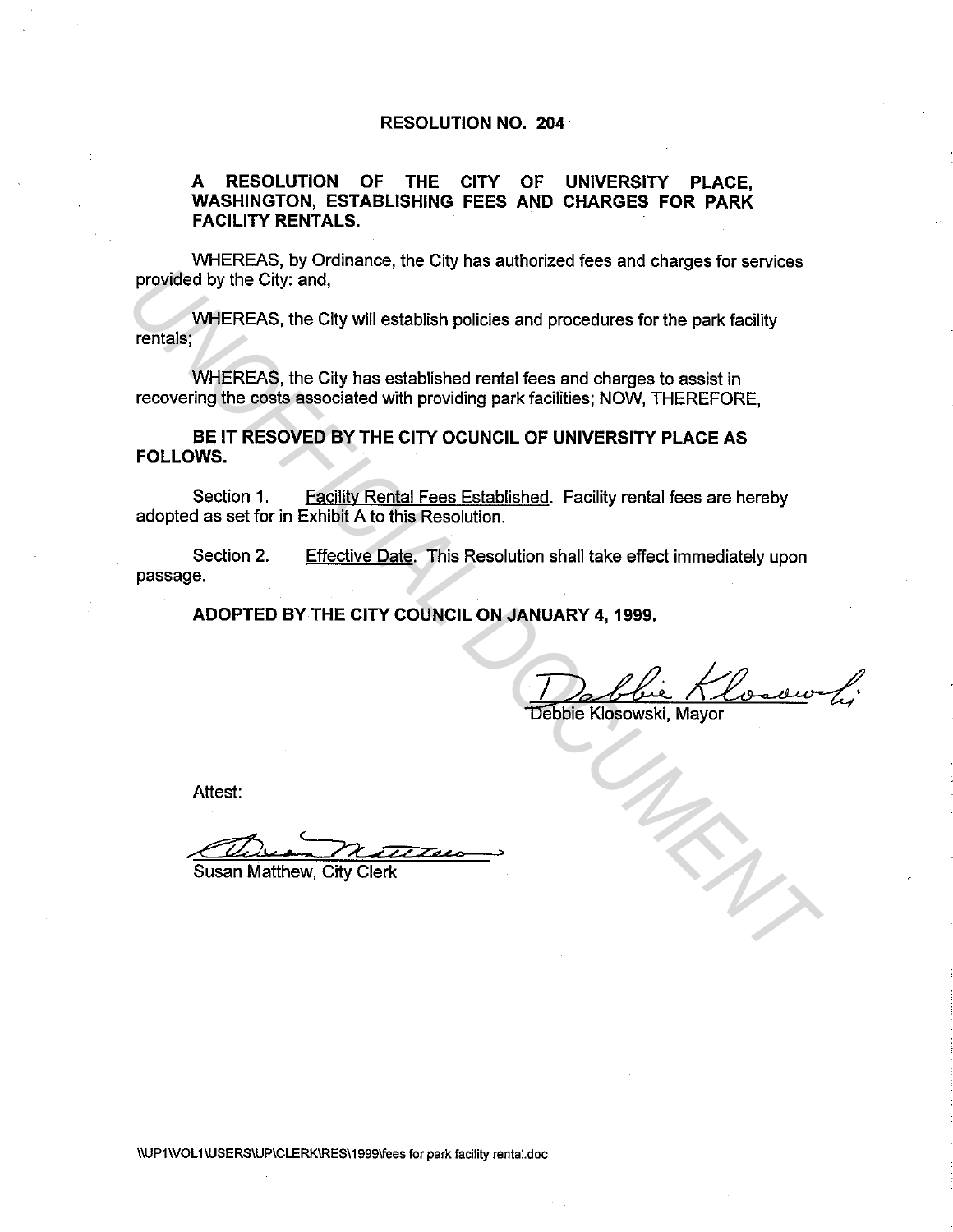#### City of University Place Senior/Community Center Facility Rental Policy

#### Attachment A **Categories, Usage Time Priorities and Fees Schedule**

### **I. User Groups/Categories**

Category I - Includes the user groups of Profit, Social and Fundraising and requires city staff to be in attendance during rental. Two (2) hour rental minimum required.

Category II - Includes user groups of City recreation programs, Community, and City departments and do not require city staff to be in attendance during rental. One hour rental minimum required.

#### **II. Facility Usage Time**

**There are three primary facility usage times available for rental and use besides the City of University Place Park and Recreation Senior programs scheduled Monday - Friday, 9:00am - 2:00pm. There are classified as Prime, Non-Prime and Program times and are illustrated in the following chart.** 



\\UP11VOL 1\USERS\UP\CLERK\RES\1999\fees for park facility rental.doc